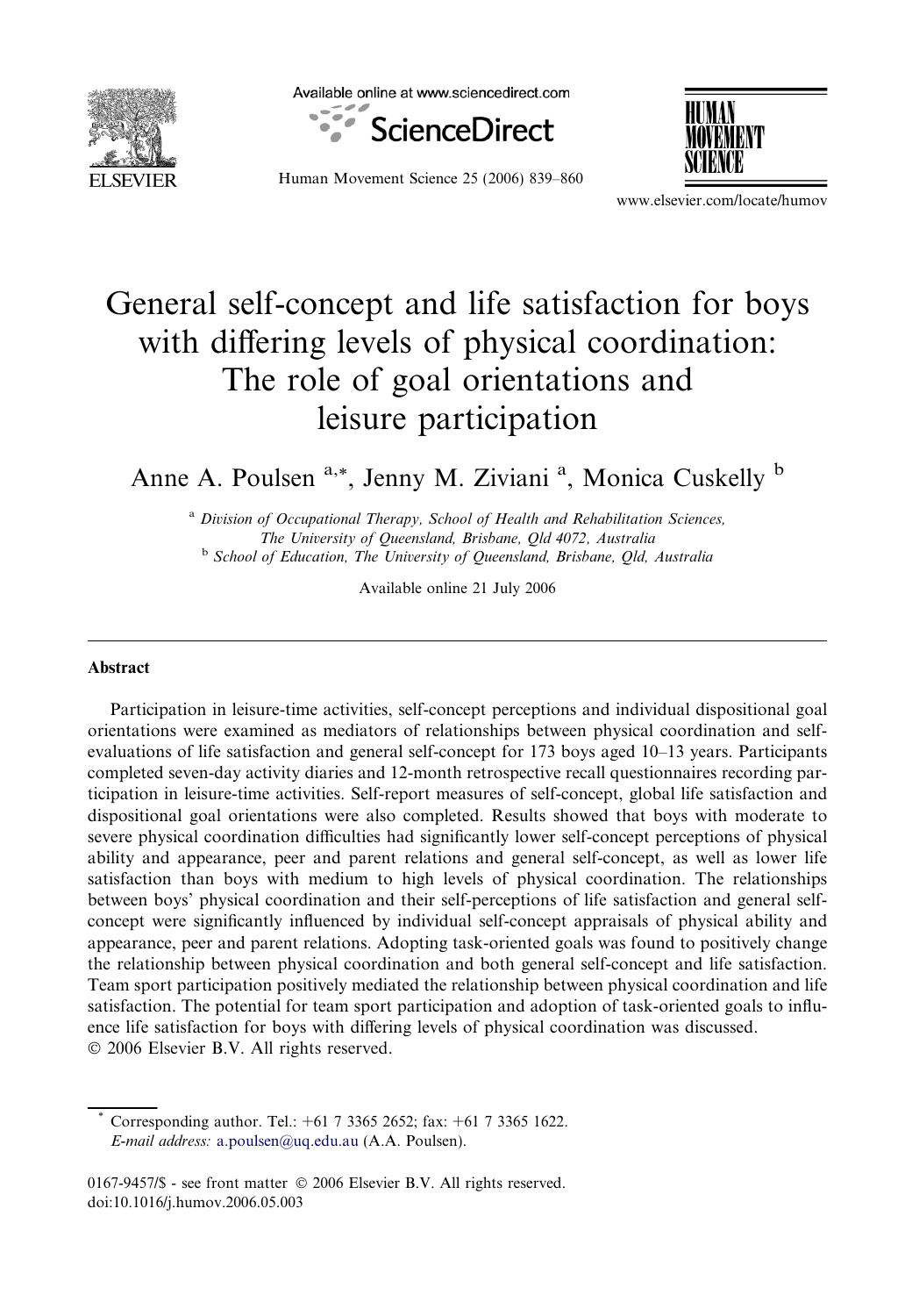PsycINFO classification: 3250; 3700; 3365

Keywords: Self-concept; Life satisfaction; Leisure; Developmental coordination disorder; Boys; Sport; Motor disorders

## 1. Introduction

Life satisfaction, maintaining positive self-concepts and encouraging healthy participation in a wide range of physically active and mentally stimulating pursuits are important goals for all who work with children. These are subjective and objective indicators of quality of life and are increasingly recognised as contributing to long-term mental and physical health outcomes [\(Huebner, Suldo, Smith, & McKnight, 2004\)](#page--1-0). The interrelationships between these variables, however, are complex.

Children with physical coordination difficulties are particularly vulnerable to physical activity participation restrictions, either through elective withdrawal or exclusion [\(George](#page--1-0) [& Feltz, 1995; Mandich, Polatajko, & Rodger, 2003](#page--1-0)). While the cumulative impact of long term participation deficits on global life satisfaction and general self-concept is unknown, the relationship between physical coordination and physical ability self-concept, as well as participation in organised and recreational physical activities, has been demonstrated [\(Cairney, Hay, Faught, Mandigo, & Flouris, 2005](#page--1-0)). Ecological systems models such as the Synthesis of Child, Occupational Performance and Environment – In Time (SCOPE-IT) [\(Poulsen & Ziviani, 2004\)](#page--1-0) are particularly useful frameworks for conceptualising the way in which individual (including intra-psychic variables) and environmental constraints can potentially influence participation behaviour and psychosocial outcomes for children with physical coordination difficulties. In this study the SCOPE-IT model framework will be used to explore pathways between intra-psychic variables, leisure-time participation behaviour and both subjective well-being and general self-concept, for boys with varying levels of physical coordination ability.

Boys with DCD may well be disadvantaged and perceive themselves to have lower life satisfaction relative to their well coordinated peers, because of low participation in sports and free play physical activities both in school [\(Boulton, 1995; Smyth & Anderson, 2000](#page--1-0)) and during leisure-time [\(Cairney et al., 2005](#page--1-0)). Low levels of participation in social–physical activities, such as team sports, may be particularly pertinent for boys, many of whom consider physical prowess and skill development, particularly in the company of their peers, an important aspect of identity development ([Lee, Fredenberg, Belcher, & Cleve](#page--1-0)[land, 1999\)](#page--1-0). Team sports have been found to represent significant contexts for socialisation experiences, leadership opportunities, and friendship development [\(Roberts & Ommund](#page--1-0)[sen, 1996](#page--1-0)), and participation in these activities has been positively linked to general self-concept ([Marsh & Kleitman, 2003\)](#page--1-0). Reduced participation in large-group physical activities is common for boys with severe physical coordination difficulties, and this has been significantly associated with social dissatisfaction and loneliness [\(Poulsen, Ziviani,](#page--1-0) [Cuskelly, & Smith, submitted for publication\)](#page--1-0).

Children with physical coordination difficulties that are incommensurate with their intellectual ability and who have significant problems with performance of everyday motor activities are described as having DCD [\(American Psychiatric Association, 1994](#page--1-0)). The prevalence of DCD in children is five to six per cent of the general population with more